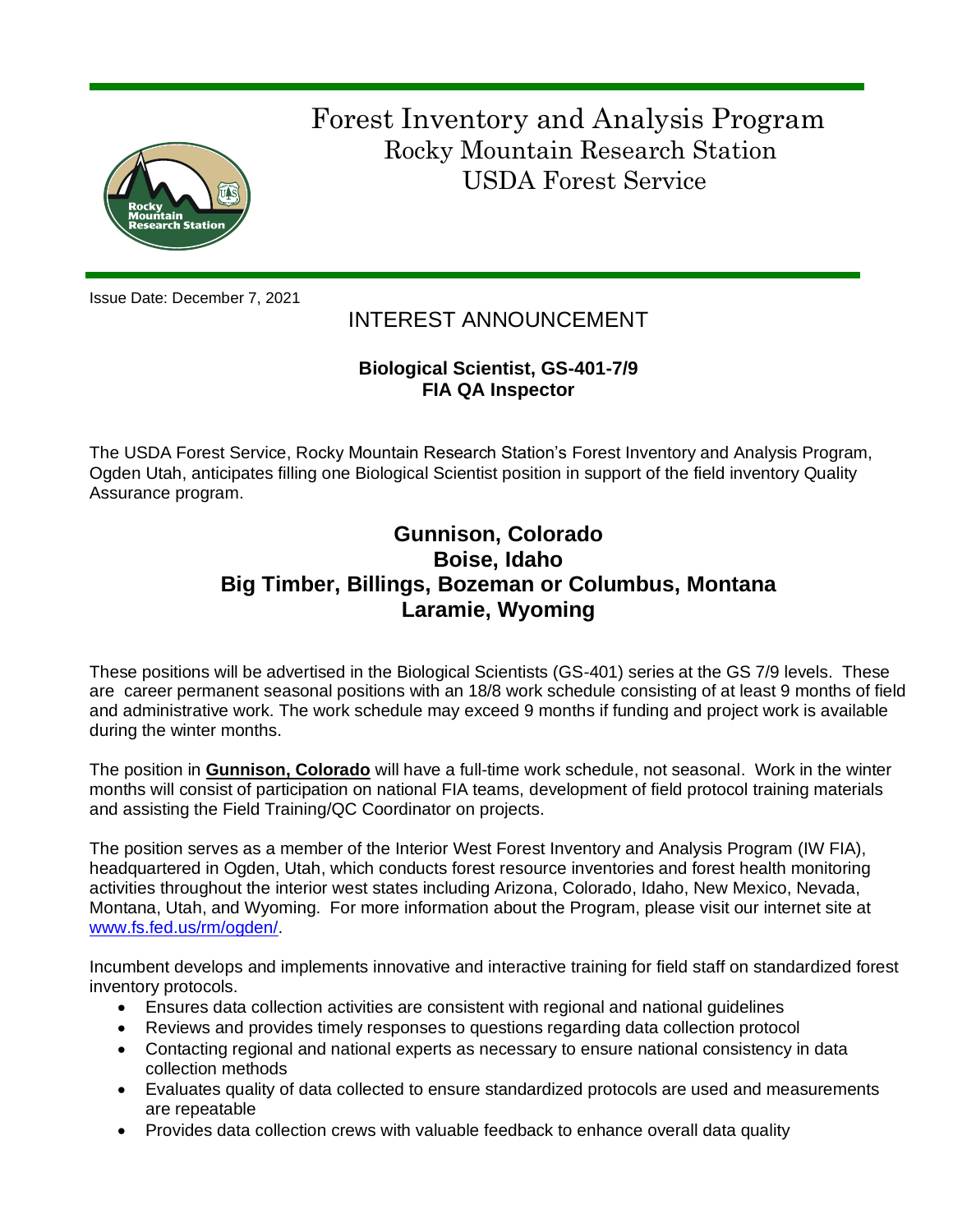- Works with information management staff to fix errors with data collection software
- Provides recommendations to Area Leaders and other inventory coordinators to improve data quality
- Implements cleanup of inventory data
	- o Utilizes logic checks and subject matter expertise to identify errors
- Works with FIA researchers and analysts to determine the best data collection methods for pilot studies or new variables
- Assists analysts with interpretation of data as needed
- Participates on national FIA task teams to develop and implement forest and urban inventory protocols and information management systems and promote data collection consistency
- Develops, writes, and edits forest inventory protocols, collaboration with subject matter experts to ensure appropriate methodologies are used
- Works with interdisciplinary staff to manage and extract information from complex, local and national databases

The crew leader is not an official supervisor but does give day-to-day direction to the crew.

Fieldwork regularly includes extensive hiking and backpacking in remote and rugged areas, in all weather conditions, and carrying heavy daypacks (~45 lb.) or backpacks (60+ lb.). Depending on location, a variety of other methods are used to access plots including ATV's, horses, aircraft, and boats; please contact us for specifics of each location.

The area sampled by the RMRS Forest Inventory and Analysis (FIA) program cover a diversity of ecological communities. Terrain varies from dry ponderosa pine, oak woodland and juniper forests at lower elevations and the southern portion of the 8-state territory (Arizona, Colorado, Idaho, Montana, Nevada, New Mexico, Utah, and Wyoming) ; to the high alpine forests of Colorado, Wyoming, and the Rocky Mountains; to the temperate rain forests of northern Idaho and northwestern Montana - and everything in between! Each crew covers a large area, and all staff will experience a wide variety of country.

Incumbent maintains expert knowledge of regional and Forest Inventory and Analysis program field procedures and data collection methods. Serves as data collection crew member or crew leader on occasion during the field season, ensuring safety, data quality, and efficiency. Locates field sites using written directions, aerial photographs, topographic maps, compass and GPS. Maintains professional knowledge of local urban forest botany and ecology in order to collect and inspect data on forest inventory attributes. Records all measurements utilizing a personal data recorder.

The field season typically runs from April through October. In all locations, overnight travel away from the duty station is frequent, and may include periods of extended and continuous travel. The ability to work productively as part of a team, meet the physical demands of this challenging outdoor work, and to quickly learn a complex set of field protocols are all very important in this position.

The positions will be supervised by the Field Training/QC Coordinator, Dana Lambert.

The purpose of this Outreach Notice is to determine the potential applicant pool for these positions. The vacancy announcement for these positions, when open, will be posted at the USA Jobs website, the U.S. Government's official site for jobs and employment information: [www.usajobs.gov](http://www.usajobs.gov/)

If you would enjoy working as part of the Forest Inventory and Analysis Program, we encourage you to express your interest in the position(s) by **January 15, 2022**. If you reply to this outreach notice, we will notify you when the position is announced. For additional information, please contact Dana Lambert at (970) 596-3863 or [dana.lambert@usda.gov](mailto:dana.lambert@usda.gov)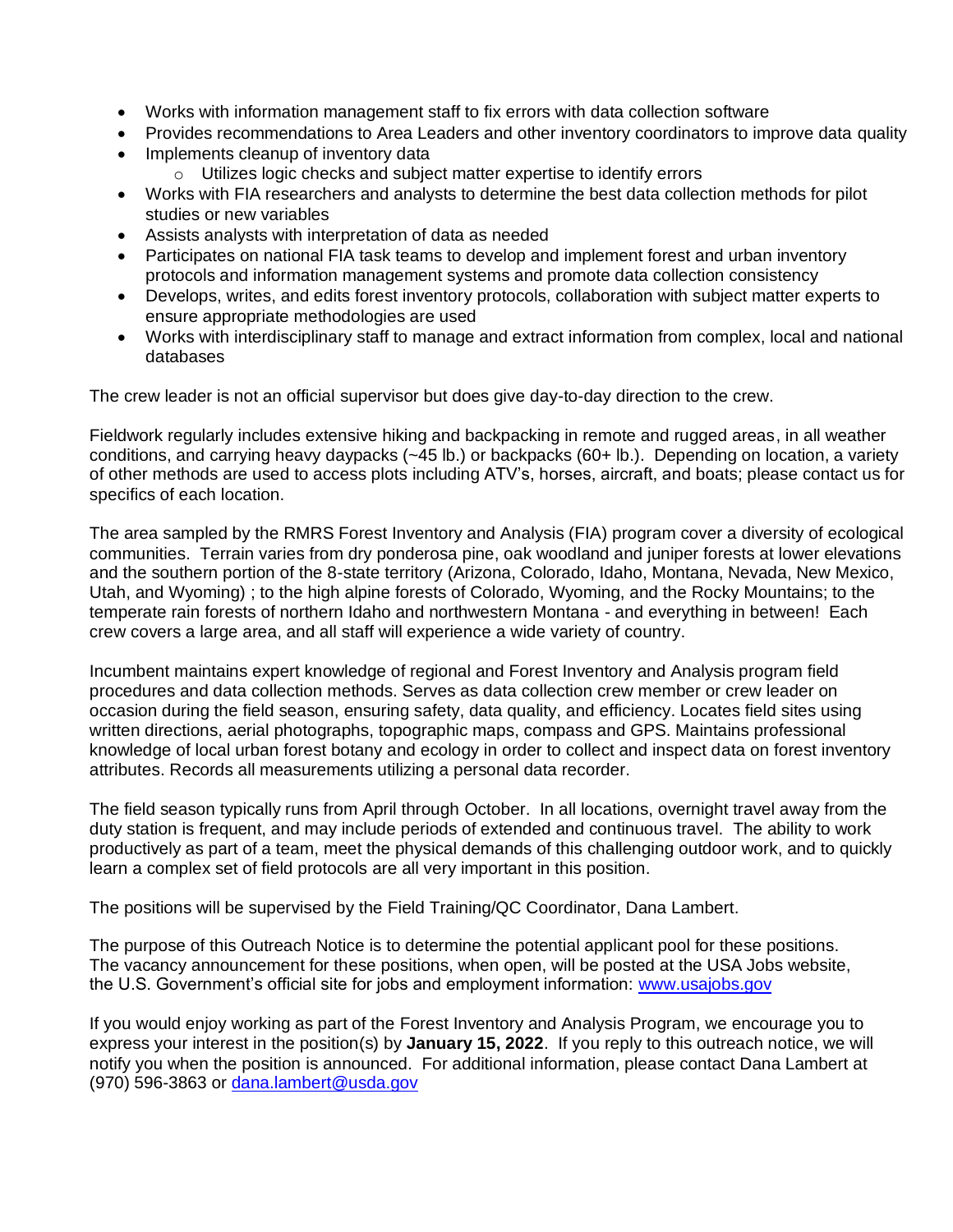#### **This outreach is for your information. If you are an education institution please post the Outreach to your Jobs Board.**

#### **Thank you for your interest in these positions!**

The U.S. Department of Agriculture Forest Service prohibits discrimination in all its programs and activities on the basis of race, color, national origin, age, disability, and where applicable, sex, marital status, familial status, parental status, religion, sexual orientation, genetic information, political beliefs, reprisal, or because all or part of an individual's income is derived from any public assistance program. (Not all prohibited bases apply to all programs). Persons with disabilities who require alternate means for communication of program information (Braille, large print, audiotapes, etc) should contact USDA's TARGET Center at (202) 720-2600 (voice and TDD).

To file a complaint of discrimination write: USDA, Director, Office of Civil Rights, 1400 Independence Ave, SW, Washington, DC 20250-9410 or call (800) 795-3272 (voice) or (202)720-6382 (TDD). USDA is an equal opportunity provider and employer.